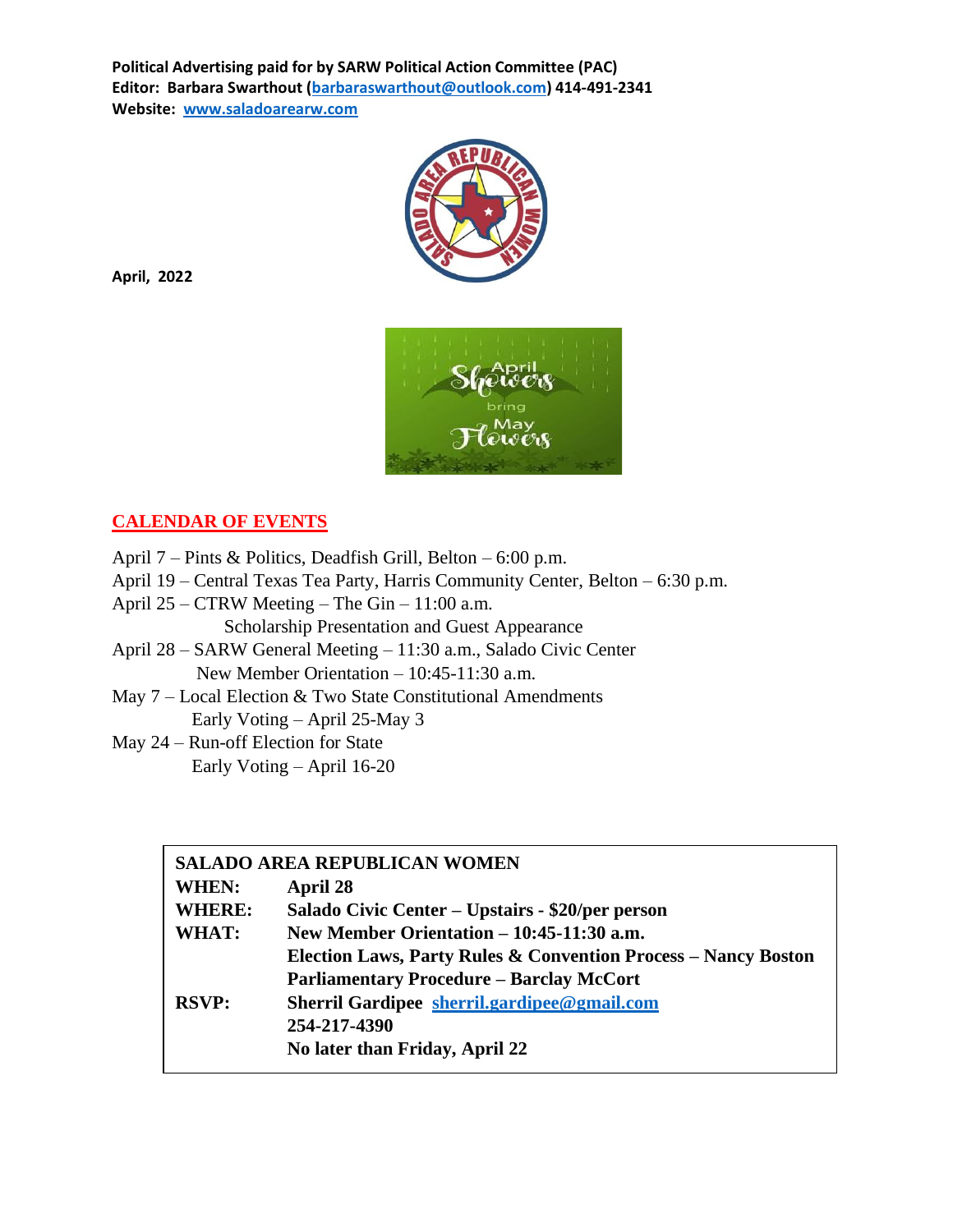

**April, 2022**



**PRESIDENT'S PEN**

Spring is evident everywhere and it is energizing. There's work to do in April and that is election education! It is confusing to most people, but we have two elections in Bell County in May. Please go out and make sure your neighbors understand each one and that we have to turn out for both elections to make a difference in our local school districts and our State.

On May  $7<sup>th</sup>$ , there will be two Constitutional Amendments on the ballot. Proposition 1 & 2. They are discussed more in depth by our Legislative Chair below. Be sure to familiarize yourself with those two. Since they both involve a reduction in taxes, they should be easy ones.

In addition, on May 7th, there are many contested school board trustee races. As a general rule, these local races are uncontested and the same folks can hold these positions for years. Good or bad, Covid allowed parents to see what their children learn, on a daily basis, and some of it goes directly against the Republican values we treasure. As a result, many opposition candidates have stepped up to the plate and are running for school board trustee. While this position is supposed to be non-partisan, we now realize that we need conservative values on school boards. It is your job to research each of these candidates so that you can cast an informed vote. There are also two school bond measures: one for Belton ISD and one for Temple ISD. Both will increase your taxes, so vote accordingly.

Lastly, there is still a runoff election on May 24. All of the Republican Primary Candidates, who did not get more than 50% of the vote in March, have to go at it again. As soon as a sample ballot is available, you will be able to find it at the Bell County Republican Party's website, [www.belltxgop.org](http://www.belltxgop.org/) Research these candidates and vote wisely.

As always, thanks for everything you do to **Keep Texas Red!**

#### *Brenda*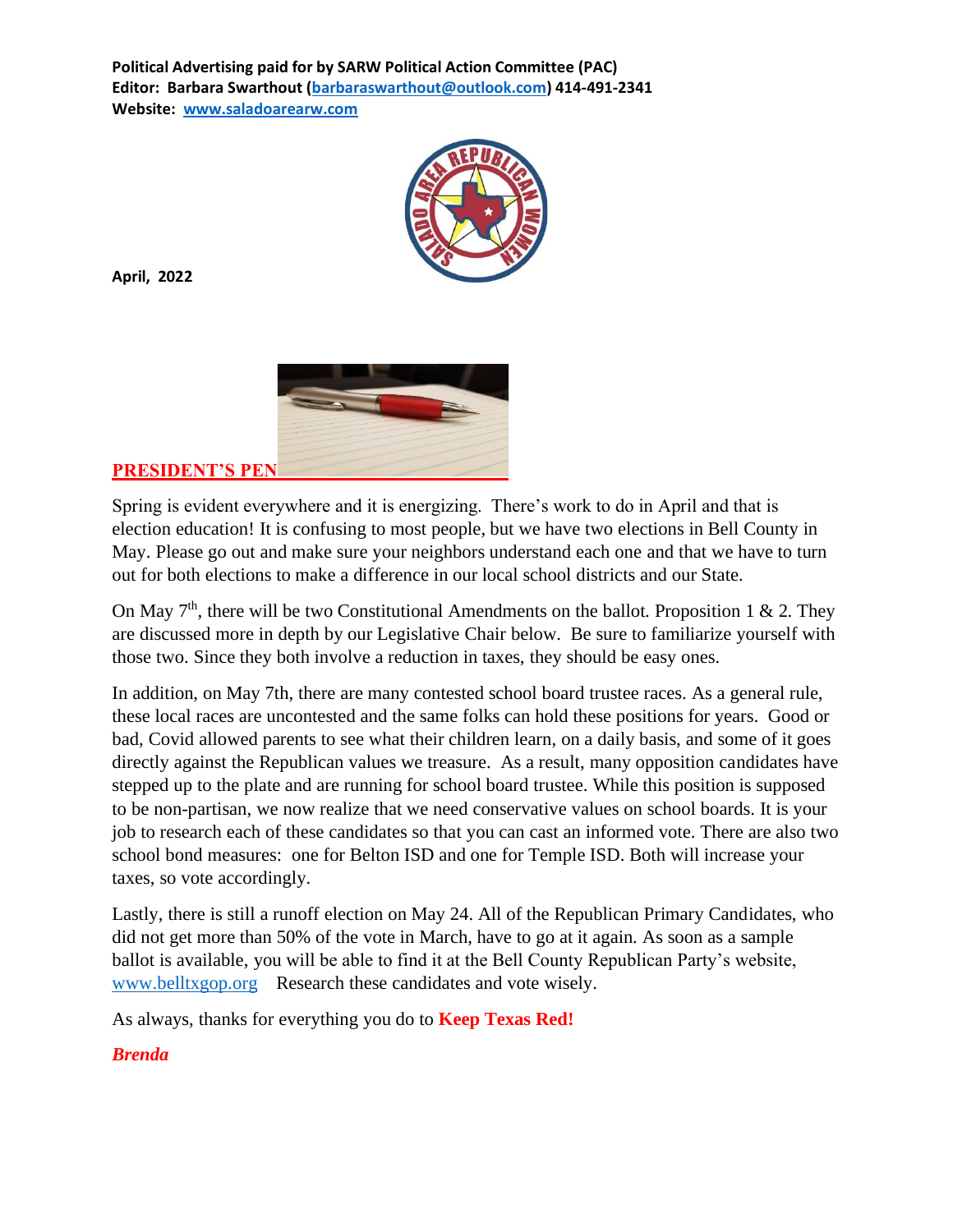

**April, 2022**



**CHAPLAIN'S CORNER – Janice Morin**

Dear Lord, draw my thoughts upward toward you every minute of the day, especially this Easter season. Help me resist the temptation to focus on the painful things that are happening now and learn to control my thoughts and fears so they do not diminish my faith and joy in You. In Jesus' name, Amen.

### **1 ST VICE PRESIDENT OF PROGRAMS – Sherril Gardipee**

SARW's general meeting is on Thursday, April 28, beginning at 11:30 a.m. at the Salado Civic Center located at 601 N. Main Street. April 28 is our New Member Orientation (10:45-11:30), followed by our monthly meeting and "Welcome Spring" Luncheon.

Nancy Boston will speak on election laws, party rules, and the convention process. Barclay McCort will provide a short presentation on Parliamentary Procedure.

Our menu will be chicken salad crescent, fresh fruit cup, desserts, and beverages. The cost for the lunch is \$20 per person.

RSVP: [sherril.gardipee@gmail.com](mailto:sherril.gardipee@gmail.com)

254-217-4390

No later than Friday, April 22

Hope to see you at our regular monthly gathering where we will meet new members, enjoy a "Spring" luncheon, and most importantly learn about election laws, party rules, convention process and parliamentary procedures!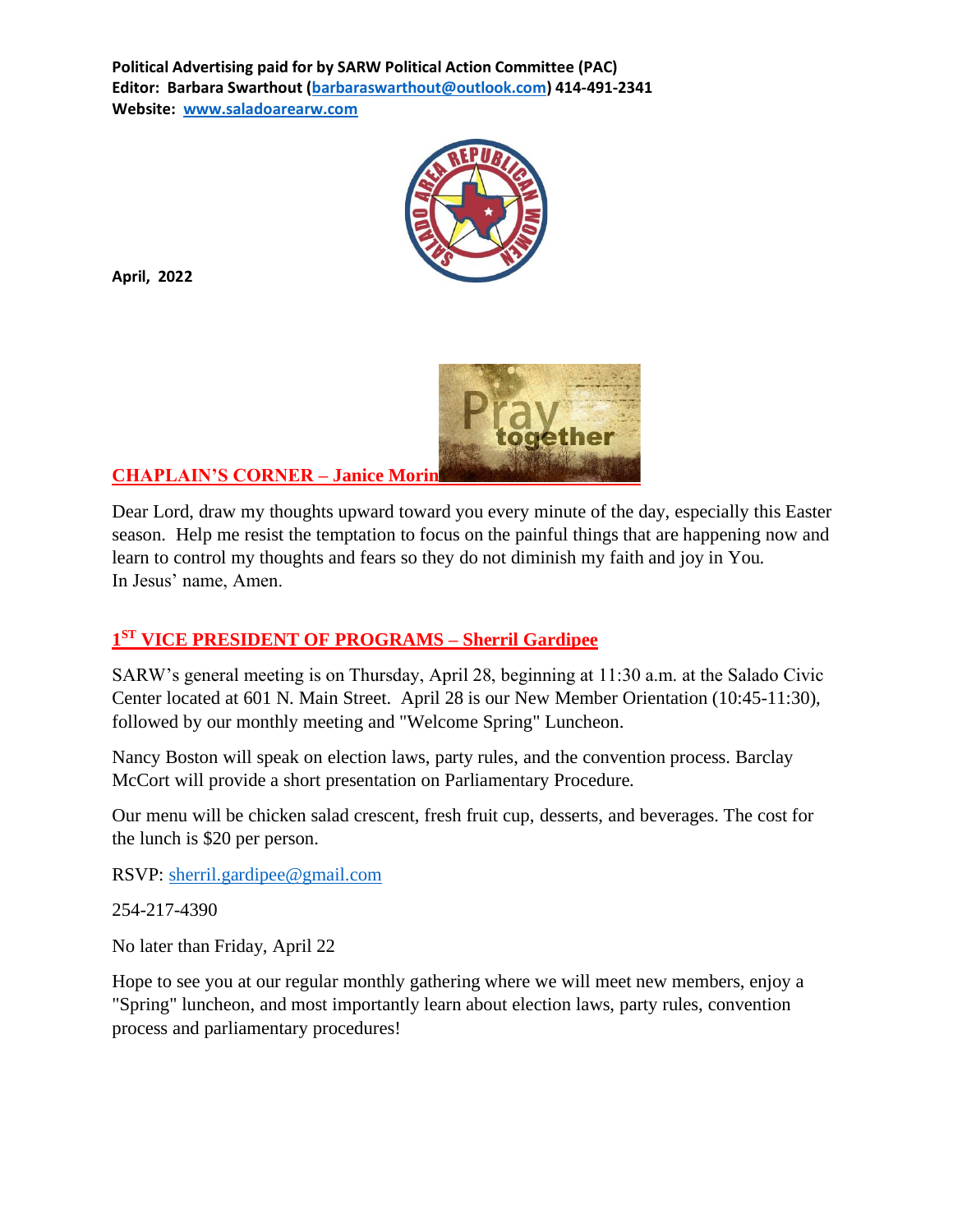

**April, 2022**

### **2 ND VICE PRESIDENT OF MEMBERSHIP – Brenda Keller**

SARW's membership drive has been a tremendous success. Our membership totals are now at 71 Primary members, 40 Associate members, and one Honorary member for a total of 111 members. If anyone would like a copy of our membership list, please contact me at [brendak.sarw@gmail.com](mailto:brendak.sarw@gmail.com) The list will be made available upon request.

If you are a new member. please plan on being at our April meeting by 10:45 a.m. We will be having a new member orientation. You do not want to miss this presentation. Barbara Swarthout will be presenting. So, mark your calendars. We look forward to seeing the new members at the orientation. Thank you once again for helping to keep our organization growing. We appreciate all that you do.

### **3 RD VICE PRESIDENT OF FUNDRAISING – Barclay McCort**

Welcome to Spring, Everyone! That means we are closer to our wonderful Fine China Luncheon event on June 7 The excitement is growing! Thanks to a number of hosts and hostesses stepping up we have enough table sponsors. However, we are still in need of some nice auction items. Nancy Norris is the coordinator of the auction. You can contact her regarding donations at [ncnorris8@yahoo.com](mailto:ncnorris8@yahoo.com)

As of April 1, tickets for the event are on sale. If you are a table hostess, let me know how many tickets you want to sell. It is best NOT to give someone a ticket until the person pays. Note that the ticket buyer must fill out the ticket stub to turn in with the payment. I will be receiving all the money and ticket stubs to make sure we have all the PAC data for reporting to the state. (Yes, we are a Political Action Committee and are required to show where our money comes from.)

Remember, we can fill any empty seats at your table if you are a host or hostess. The ticket price is \$40 due to a surge in catering prices and room charge. If you are an individual and want to purchase a ticket, mail your \$40 check made out to SARW PAC c/o Barclay McCort, 406 Royal View Road, Salado TX 76571

If you are gathering a few friends to sit together, it is best to send in the checks together so we can reserve your seats at the same table. So, talk to your friends and plan to attend this wonderful fundraiser. You may contact me for any questions at [barclaymccort@gmail.com](mailto:barclaymccort@gmail.com) or 254 760- 4266.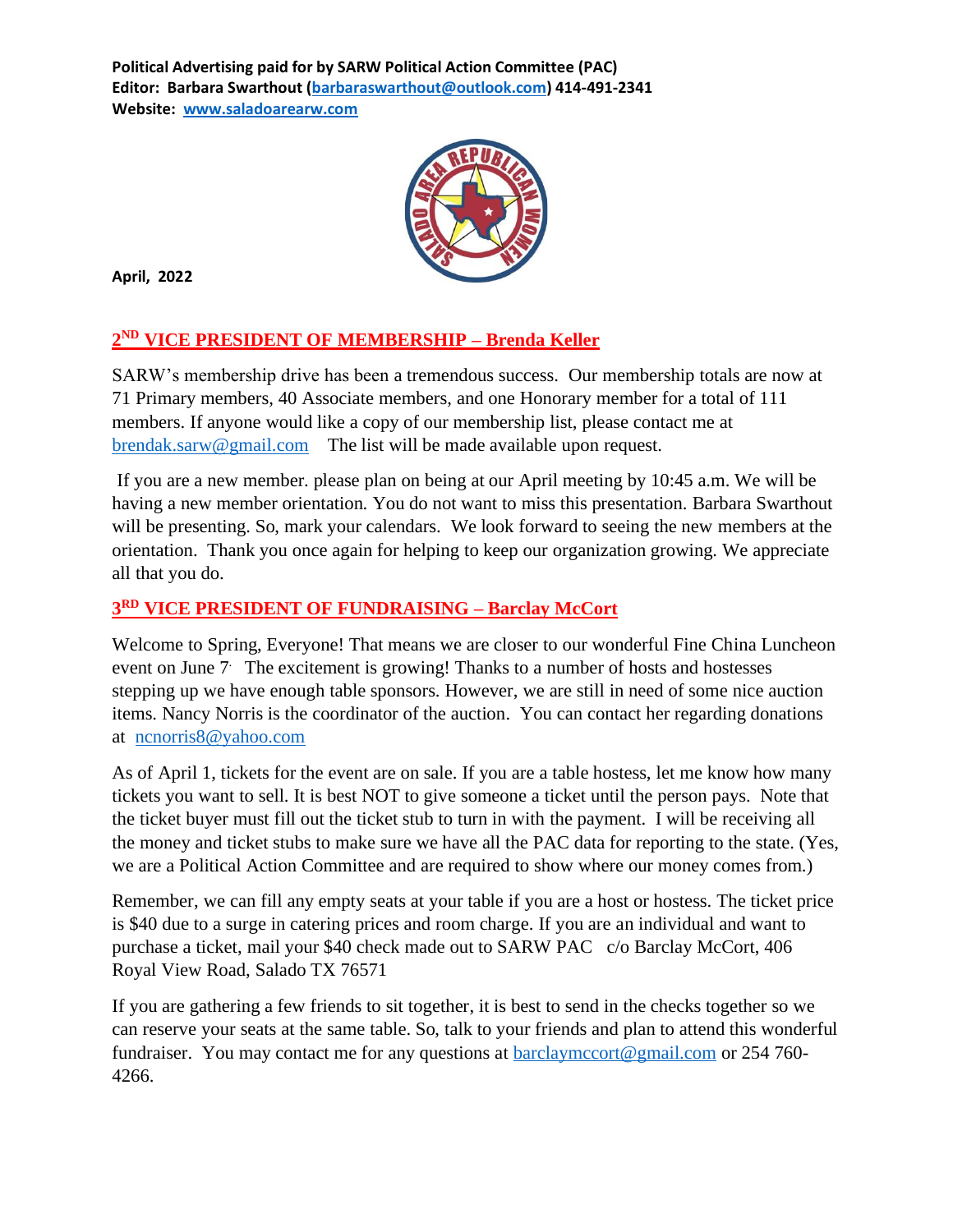

**April, 2022**

#### **TREASURER – Diane Balady**

Just a friendly reminder, if you register for lunch and are not able to attend or call to cancel your reservation, you will be invoiced for lunch even if you could not attend. You can still attend the meeting for \$5.00 without lunch.

There is now another option to pay for lunch on Eventbrite. The Eventbrite URL link will be included in future information pieces so that you can go directly to Eventbrite to buy your luncheon ticket online. There are now three options to pay for lunch:

- EventBrite;
- Salado Area Republican Women, mailing your check to SARW, P.O. Box 373, Salado, TX 76571.
- Or paying at the door with either cash or check.

**Please continue to RSVP however you choose to pay so that we can order ample food for everyone.**



# **DON'T FORGET TO**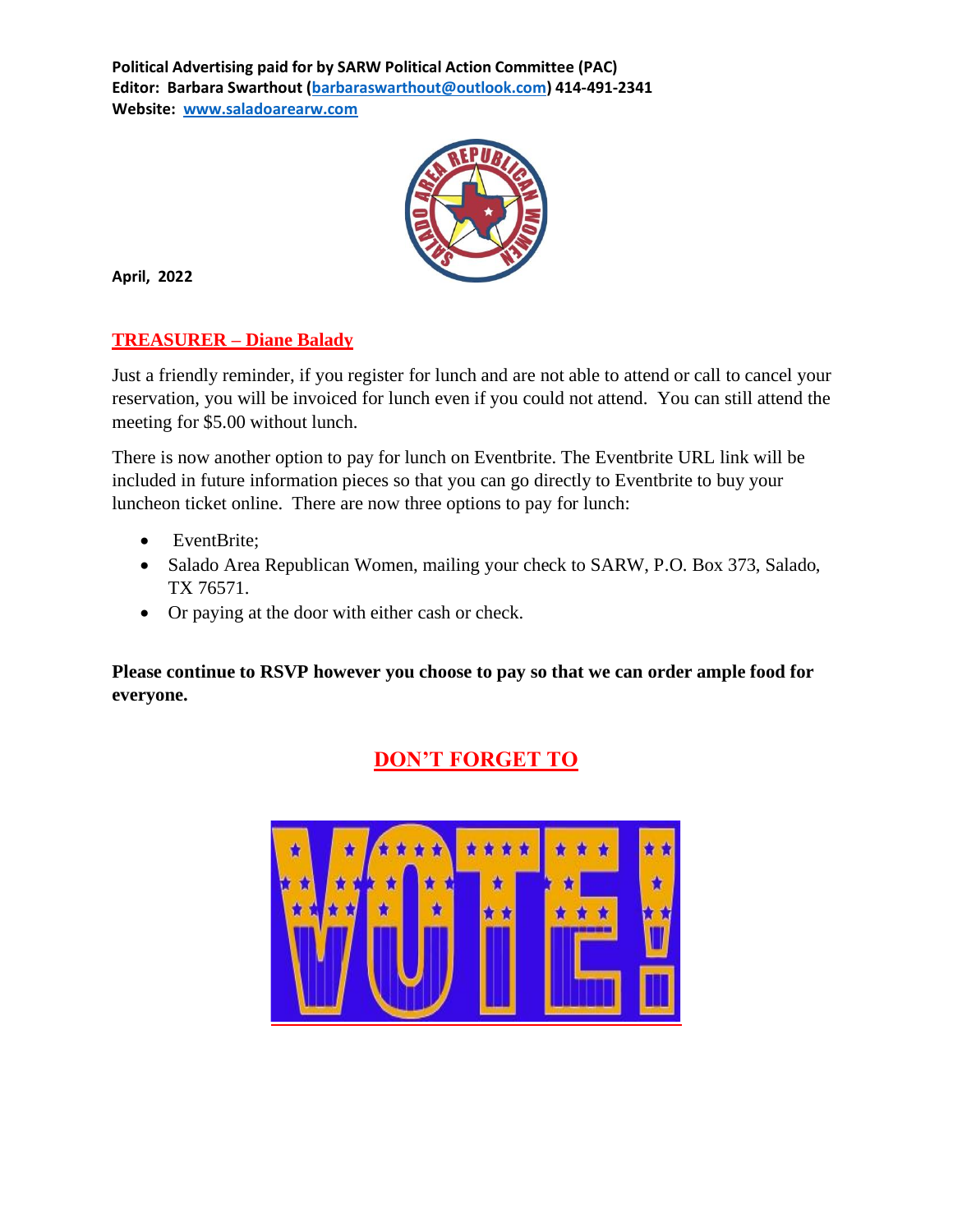

**April, 2022**

### **LEGISLATIVE UPDATE – Michele Hercules**

Do not sit this one out! On May  $7<sup>th</sup>$  local political subdivisions, such as cities and school districts, have their regular general elections for members of their governing bodies or special elections to fill vacancies. Additionally, this May uniform election date will include proposed constitutional amendments passed by the Texas Legislature during its recent special sessions.

### **STATE OF TEXAS PROPOSITION No. 1**

"The constitutional amendment authorizing the legislature to provide for the reduction of the amount of a limitation on the total amount of ad valorem taxes that may be imposed for general elementary and secondary public school purposes on the residence homestead of a person who is elderly or disabled to reflect any statutory reduction from the preceding tax year in the maximum compressed rate of the maintenance and operations taxes imposed for those purposes on the homestead."

#### **STATE OF TEXAS PROPOSITION No.2**

"The constitutional amendment increasing the amount of the residence homestead exemption from ad valorem taxation for public school purposes from \$25,000 to \$40,000."

As we unite to **KEEP TEXAS RED,** knowing all roads to a better, brighter future for our republic could run through the Lone Star State, questions must be asked. Where are you? Are we using our position to its fullest potential? As individuals, we each have such opportunities. Each of us is placed somewhere in which we interact, directly or indirectly, with thousands of people. President Eisenhower famously said, "History does not long entrust the care of freedom to the weak or the timid."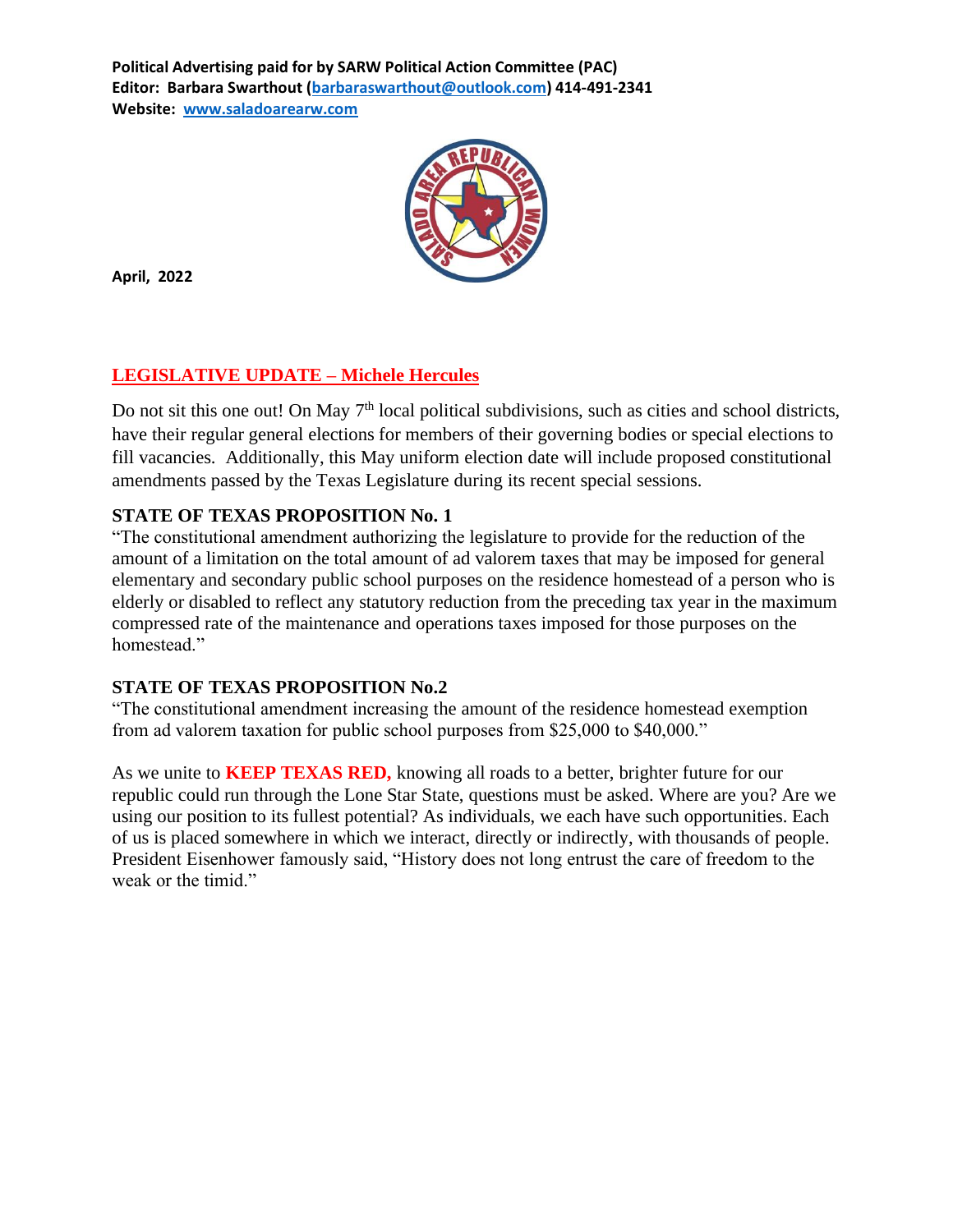

**April, 2022**

## **CAMPAIGN ACTIVITIES – Christie Justice**

Fantastic job, SARW! Thank you for your commitment to Republican ideals and our community.

Spring brings more opportunities to stay involved. Salado has a local election to choose Aldermen, Library Board Members, and School Board Members. Although these are nonpartisan elections, get to know the candidates and their views on the pressing issues of our time. These offices will impact our taxes and our growing village. There is also a run-off election in May for important state races. Every vote matters.

Keep doing what you do. We can all be proud to be members of a group that is making such a positive difference.



### **TECHNOLOGY – Michele Melsha**

SARW has some exciting news! You will now b[e able to](https://creativecommons.org/licenses/by-sa/3.0/) purchase your luncheon ticket online through Eventbrite. It is a quick and hassle-free way to pay. Also, please be sure and check out our QR code available at every meeting. It allows you to scan it with your phone camera and it, then, takes you to our website. It is a fun little tool available to you, so please try it out at our next meeting!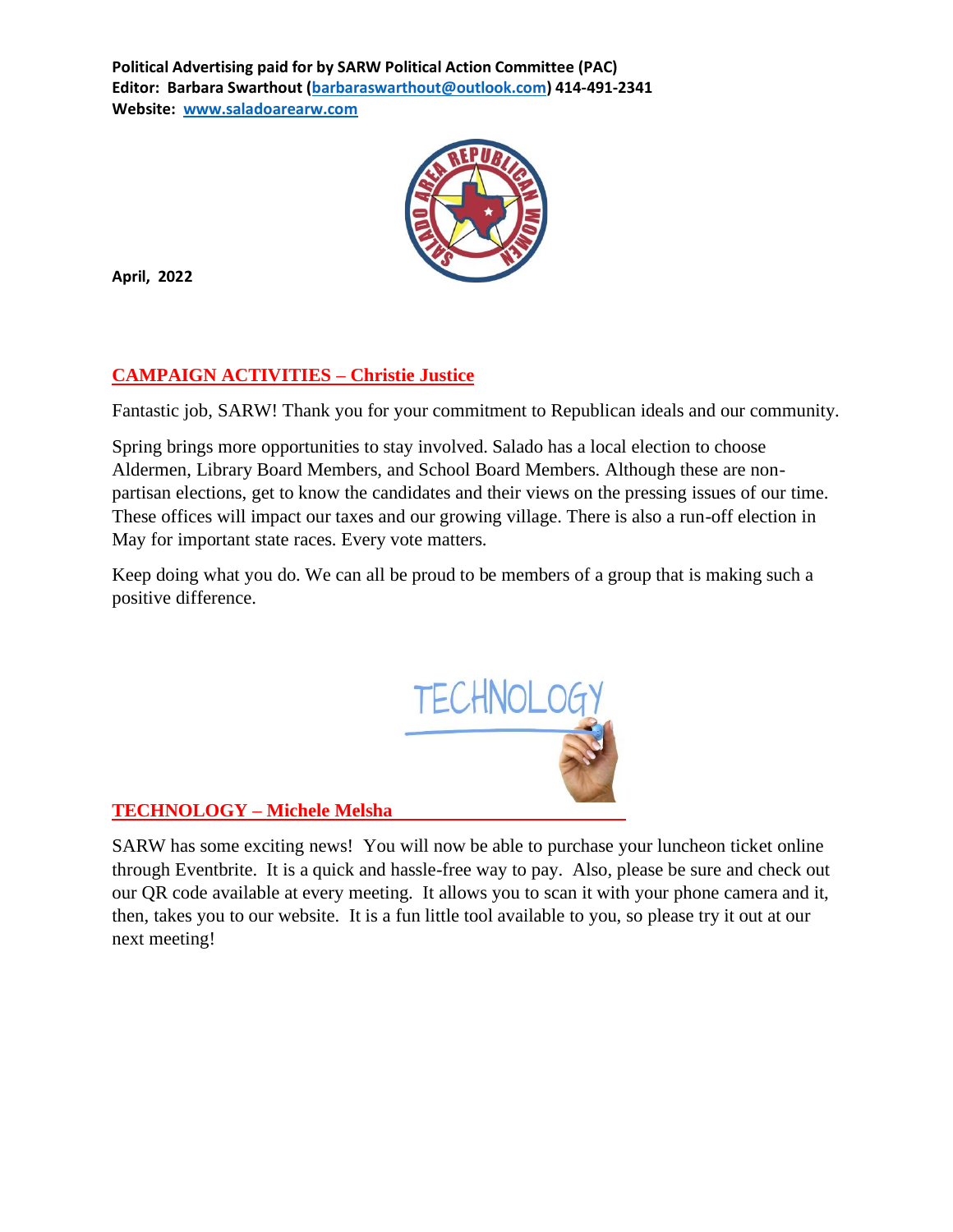

**April, 2022**

### **AMERICANISM/CARING FOR AMERICA – Kate McKinley**



#### **MAY 5, 2022**

Governor Greg Abbott has declared May 5, 2022, as the Texas National Day of Prayer. Please attend our local event on the Bell County Courthouse steps at 10:00 a.m. on that same date. There will be a color guard, a reading of the Governor's Proclamation and a reading of the National Prayer. This is a special event that you will not want to miss.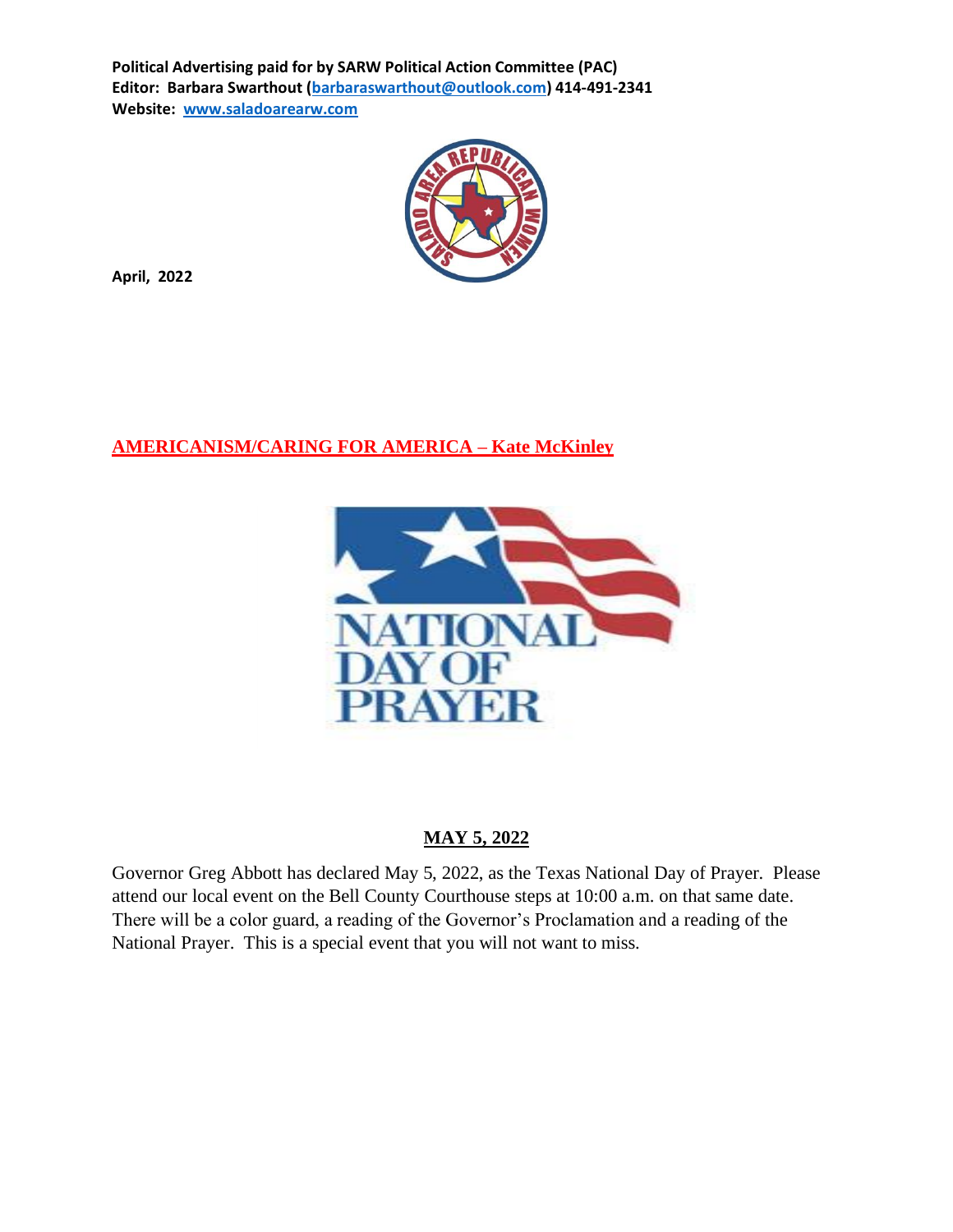

#### **CENTRAL TEXAS REPUBLICAN WOMEN**

Our April luncheon meeting will be special in several ways. We will honor two Bell County students with scholarships and also be highly entertained and informed by George Washington. That is right - George Washington! Mark Collins does an outstanding portrayal of George Washington across the nation and internationally, reminding us of the heritage and values of our Founding Fathers. Mark has performed for the military, the Republican State Convention on four occasions, churches, parades, and many movie/film projects including "National Treasure 2", "The Revolution" - a 13-part miniseries for the History Channel, as well as "Bringing Back the Black Robed Regiment", "Behold a Pale Horse", and "Revelation". His most recent film was, "No Time to Run". If you have not had the opportunity to see Mark perform, you will definitely want to attend. It will be as if George Washington is a guest in your home. Be sure to invite family and friends to this special event acknowledging graduates and our great American history.

DATE: MONDAY - APRIL 25th **RSVP required by THURSDAY, APRIL 21st** TIME: 11:00 a.m. Registration 11:30 a.m. Call to Order PLACE: The Gin at Nolan Creek in Belton - 219 S. East Street COST: RESERVATION REQUIRED \$20 per person \$25 at the door without reservation Pre-pay through Eventbrite: <https://www.eventbrite.com/e/annual-scholarship-awards-luncheon-tickets-310481467427> OR email [mabeasley62@gmail.com](mailto:mabeasley62@gmail.com)

**April, 2022**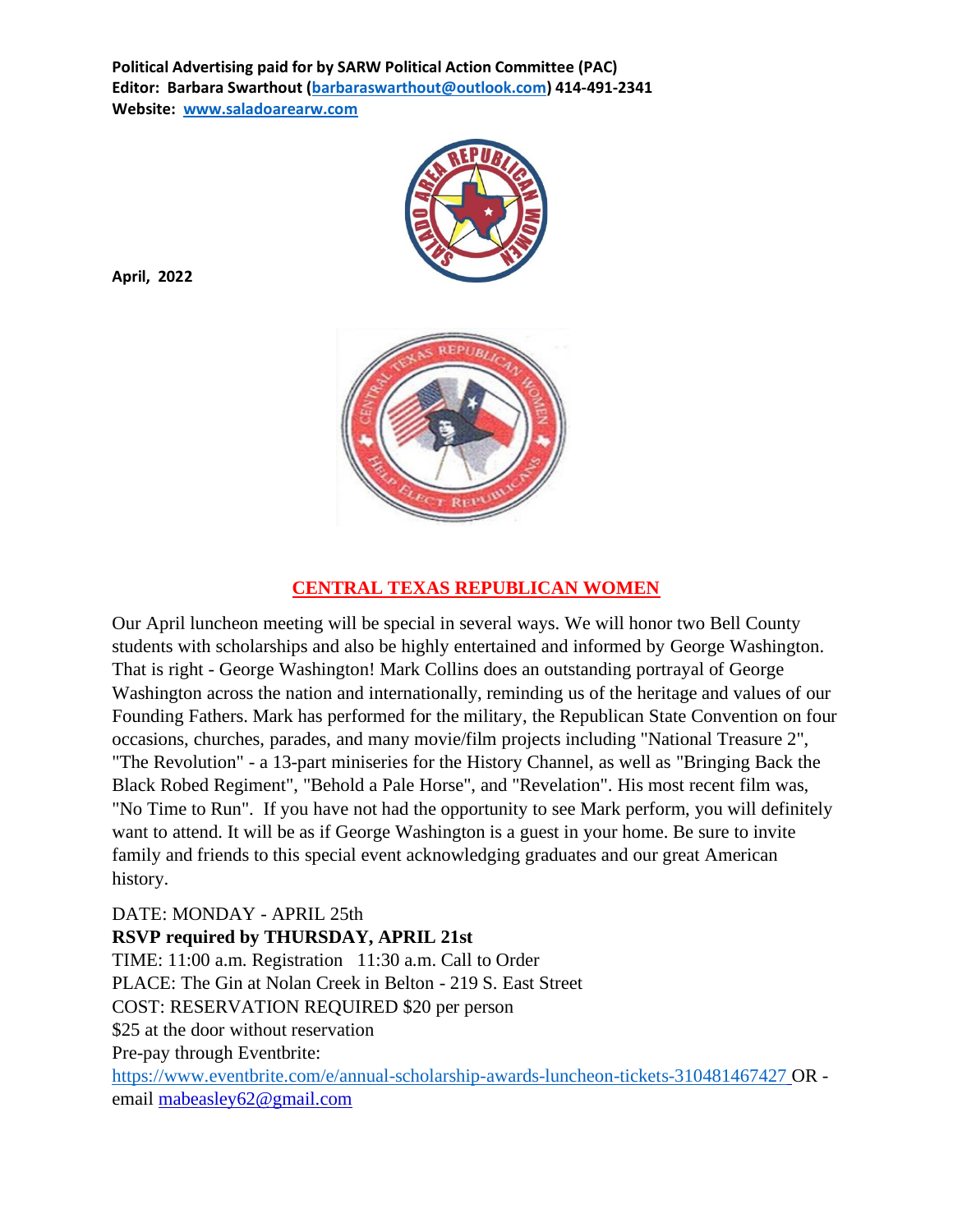

**April, 2022**



**REPUBLICAN PARTY OF BELL COUNTY**  204 N. East Street, Ste. A-1, Belton, TX 76513 Phone: 254-831-5200 [www.belltxgop.org](http://www.belltxgop.org/) [belltxgop@gmail.com](mailto:belltxgop@gmail.com) Nancy Boston, Chairman 254-760-8155

#### **HEADQUARTERS HOURS**

Tuesdays & Thursdays 9 am – Noon \* \* \* \* \* \* \* \*

#### **May 7, 2022 Election**

Two Constitutional Amendments Will post on Website & Hardcopy at Headquarters Candidates running in School Board and Municipal Elections BISD Bond Election

#### **May 24, 2022 Runoff Election**

Four Candidates will be on Runoff Election Bios will be posted on Website and Hardcopies at Headquarters Six Contested Precinct Chair Races \* \* \* \* \* \* \* \*

#### **State Convention: June 16-18, 2022. Convening at 10 a.m.**

June 16th at George R. Brown Convention Center 1001 Avenida de las Americas, Houston, Texas 77010 For more information on Texas Republican Convention visit: <https://www.texasgop.org/convention/>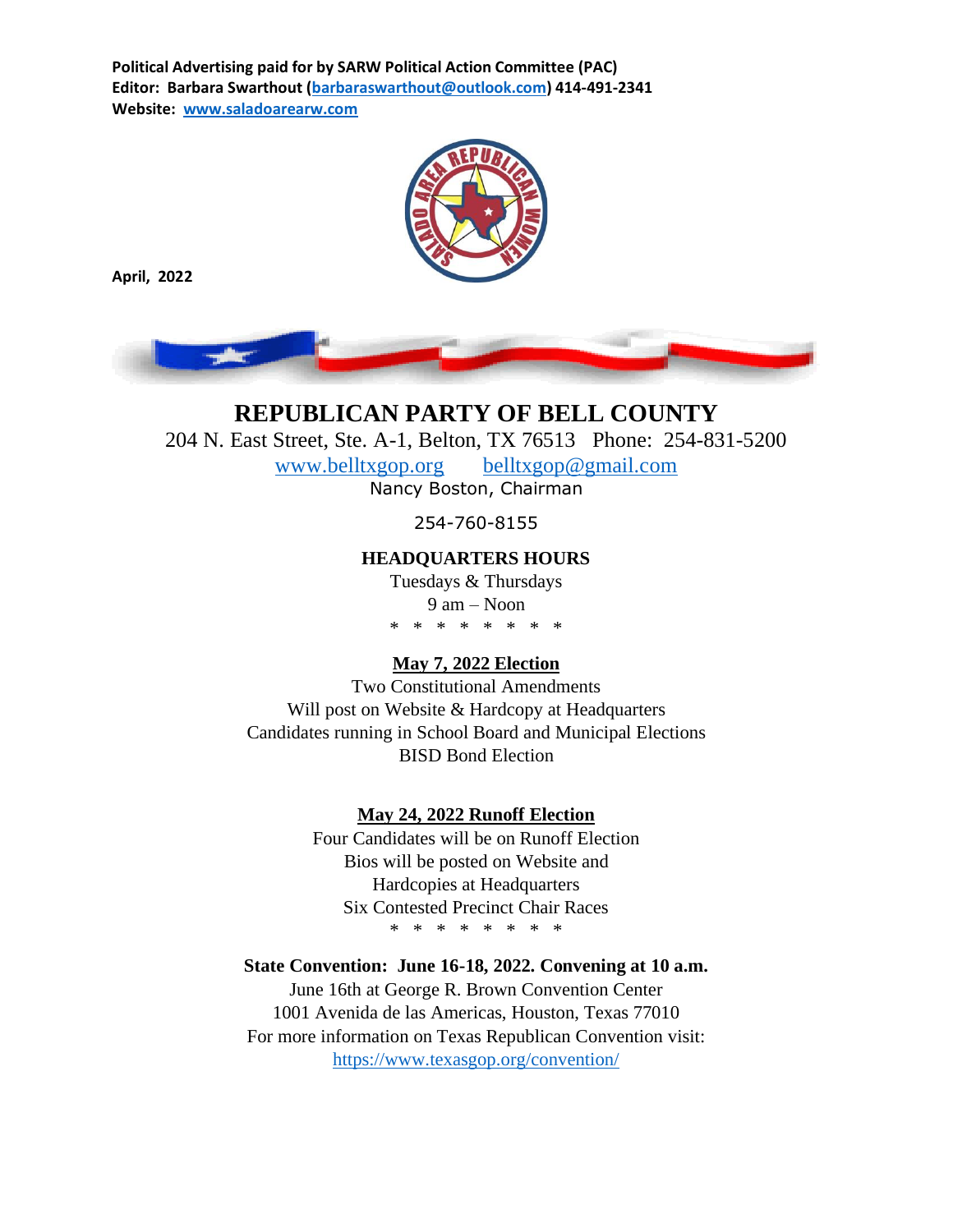

**April, 2022**

#### **SALADO AREA REPUBLICAN WOMEN**

**President Brenda Howard [brendaghoward@protonmail.com](mailto:brendaghoward@protonmail.com) 208-741-0725**

| $1st VP - Programs$                   | Sherril Gardipee - sherril.gardipee@gmail.com     |
|---------------------------------------|---------------------------------------------------|
| 2 <sup>nd</sup> VP - Membership       | Brenda Keller - brendak.sarw@gmail.com            |
| 3 <sup>rd</sup> VP - Fundraising      | Barclay McCort - barclaymccort@gmail.com          |
| <b>Secretary</b>                      | Helen Moore - hmoorelh@gmail.com                  |
| <b>Treasurer</b>                      | Diane Balady - dbalady@outlook.com                |
| <b>CHAIRS</b>                         |                                                   |
| Chaplain                              | Janice Morin - jimjanmorin@sbcglobal.net          |
| <b>Scholarships</b>                   | LaNora Miller - eldonm8556@aol.com                |
| <b>Newsletter</b>                     | Barbara Swarthout - barbaraswarthout@outlook.com  |
| <b>Campaign Activities</b>            | Christie Justice - christie@christiejustice.net   |
| <b>Hospitality</b>                    | Karin Borman-Berg - karb@mygrande.net             |
| Parliamentarian/Bylaws                | Dorothy Dentry-ddentry13@gmail.com                |
| Awards                                | Shirley Stephenson - steppnup@embarqmail.com      |
| <b>PAC Treasurer/Chairman</b>         | Ann Moore/Fayann Ridgley - fayelucken@hotmail.com |
| <b>Publicity</b>                      | Barclay McCort - barclaymccort@gmail.com          |
| Literacy                              | Nancy Norris - ncnorris8@yahoo.com                |
| <b>Americanism/Caring for America</b> | <b>Kate McKinley</b>                              |
| Legislative                           | Michele Hercules - michelehercules@yahoo.com      |
| <b>Historian</b>                      | Bobbie Reihsen - breihsen@hotmail.com             |
| <b>Technology</b>                     | Michele Melsha - mmelsha@msn.com                  |
| Greeter                               | <b>Michele Melsha</b>                             |